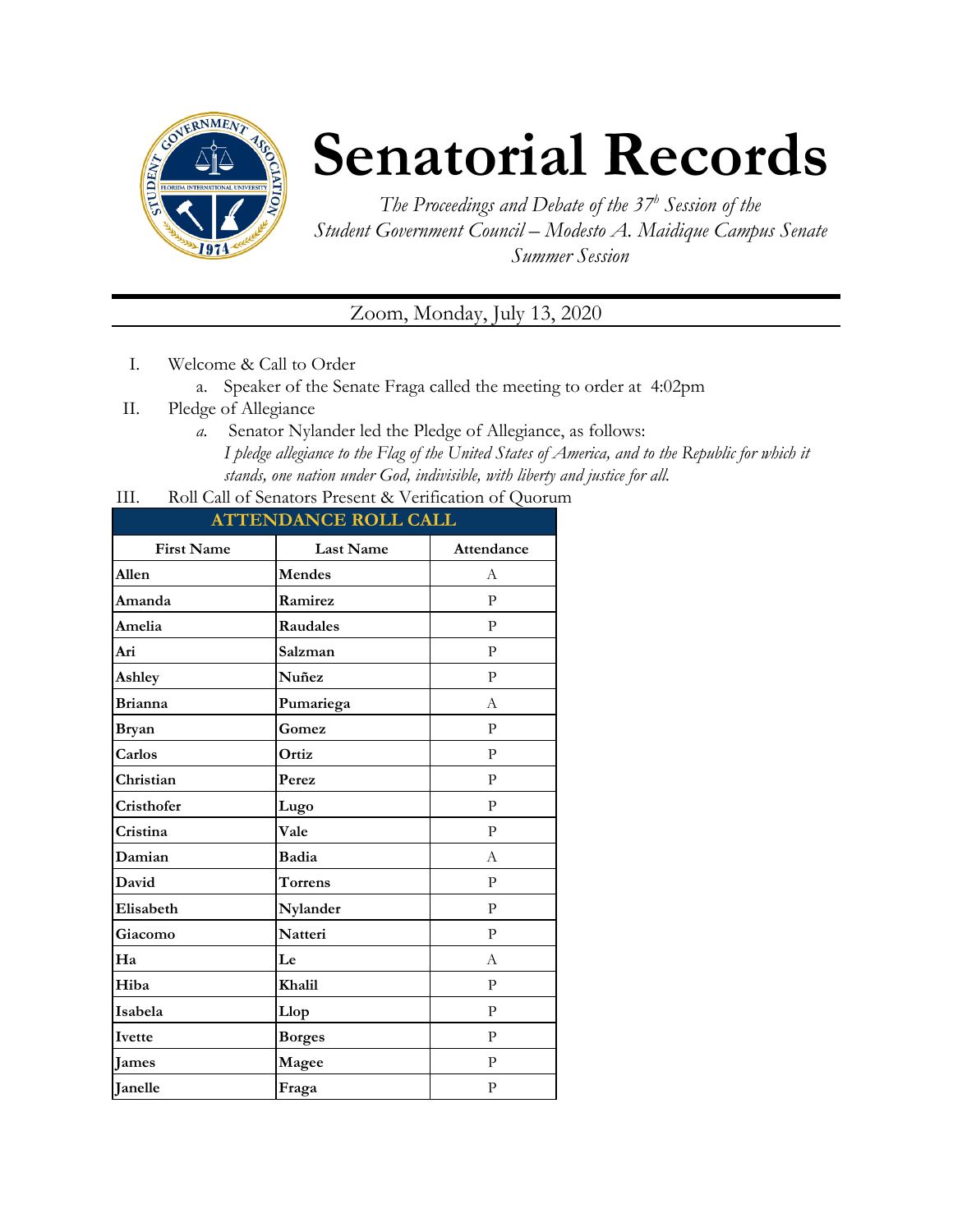| Jocelyn               | Correa         | A                                   |
|-----------------------|----------------|-------------------------------------|
| <b>Jordan Morejon</b> | Castelli       | P                                   |
| Julio                 | <b>Burgos</b>  | P                                   |
| Kamila                | Fernandez      | А                                   |
| Karla Sofia           | Perez          | A                                   |
| Kristina              | Kuhdiakova     | P                                   |
| Marilyn               | Gonzalez       | $\mathbf{P}$                        |
| <b>Nicholas</b>       | Pastrana       | $\mathbf{P}$                        |
| Nitya                 | Ramalingam     | P                                   |
| Rafael                | Vasquez        | P                                   |
| Salma                 | Atassi         | $\mathbf{P}$                        |
| Sandro                | <b>Alvarez</b> | P                                   |
| Sergio                | <b>Reyes</b>   | A                                   |
| Shahnawaz             | Rafi           | P                                   |
| Sophonie              | Rosier         | P                                   |
| <b>VACANT</b>         | <b>VACANT</b>  |                                     |
| <b>VACANT</b>         | <b>VACANT</b>  |                                     |
| <b>SENATE SEATS</b>   | 37             |                                     |
| <b>VACANT SEATS</b>   | $\overline{2}$ | <b>QUORUM</b><br><b>ESTABLISHED</b> |
| <b>SENATORS</b>       |                |                                     |
| <b>PRESENT</b>        | 28             |                                     |
| <b>AMT FOR QUORUM</b> | 18             |                                     |

- IV. Approval of the Minutes from June 29, 2020
	- a. senator nylander moves to approve minutes from last senate. pro temp gomez seconds. motion passes
- V. Adoption of the Agenda
	- a. senator nylander moves to adopt the agenda. senator lugo seconds motion passes.
- VI. Invited Speakers
	- a. Mental Health and Wellbeing
		- i. Dr. Breny Garcia
		- ii. rundown on how the health fee is distributed.
		- iii. virtual events are constantly being added to FIU's virtual calendar.
- VII. Committee Reports
	- a. Finance Committee
		- i. Talking about more outreach
		- ii. If you have any questions, please contact sgafinance@fiu.edu
	- b. Rules, Legislation, and Judiciary Committee
		- i. 2 bills will be presented
		- ii. If you have any questions, please contact sgarules $@$ fiu.edu
	- c. Operational Review Committee
		- i. reaching out to organizations and getting contact information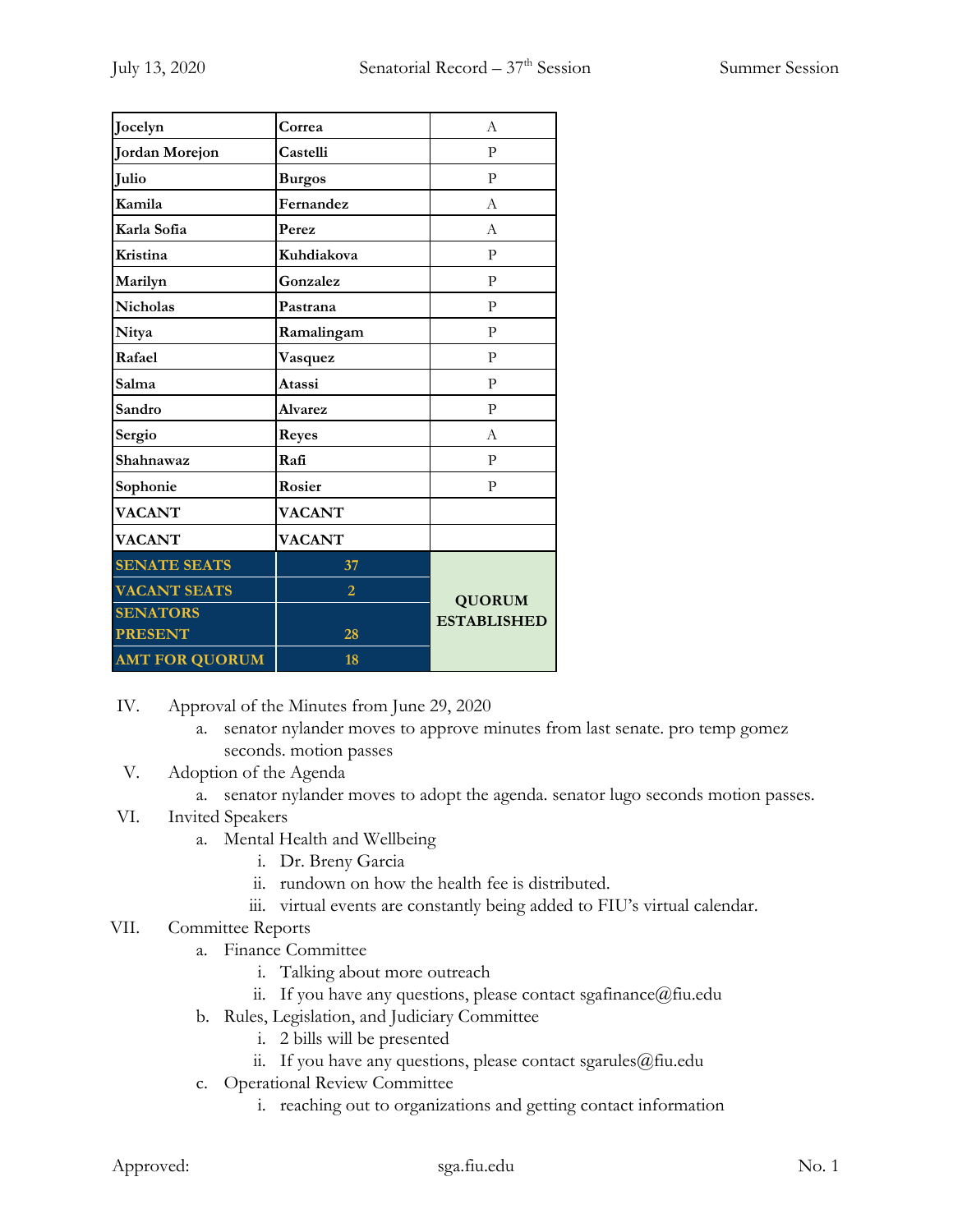- ii. scheduling audits for fall
- iii. If you have any questions, please contact sgaorc $@$ fiu.edu
- d. Internal Affairs Committee
	- i. If you have any questions, please contact sgainternal@fiu.edu
- e. Student Advocacy Committee
	- i. If you have any questions, please contact sgaadvocacy@fiu.edu
- f. Graduate and Professional Students Committee
	- i. working on SOP regarding pandemic
	- ii. incoming TA orientation taking place on august 18th. This allows for GPSC to gain outreach.
	- iii. reviewing past budgets and learning how to properly allocate funds.
	- iv. working on legislation to allow master students to gain access to the deans list.
	- v. If you have any questions, please contact GPSCchair@fiu.edu
	- g. mental health committee

i. working on getting committee started along with building connections with other organizations at FIU

- ii. 2-3 page list on initiatives that committee hopes to achieve within the year. iii. finishing kahoot for retreat.
- VIII. Executive Board Reports
	- a. Senate Speaker Fraga
		- i. Senator Retreat
			- 1. This Saturday, July 18, 2020
		- ii. Student Leadership Retreat
			- 1. July 14, 2020 at 4:30 PM
		- iii. Please send me any recommendations for the Elections Code
		- iv. Everfi Social Justice and Equity Course
		- v. Ask questions out loud
			- 1. try to refrain from asking questions in the chat section
		- vi. Please add your office hours post on the drive to be posted on the SGA Instagram!
		- vii. Last Senate of the Summer will be next senate, July 27, 2020
		- viii. If you have any questions, please email sgaspeaker@fiu.edu
	- a. Speaker Pro Tempore Gomez
		- i. Senate Rules of Procedure Bill going up today
		- ii. Legislation Amendment Tracking Bills
		- iii. Legislation Deadline Bill
		- ix. If you have any questions, please email sgaprotemp@fiu.edu
	- b. President Valdes
		- i. lets have continuous conversations on how we can continue to have strong student government attendance despite social distancing.
		- ii. second town hall on july 22nd. sga will continue to sponsor more
		- iii. planning week of welcome to aid student food pantry.
		- iv. emphasizing everfi course so that student leaders can be masters of social justice and equity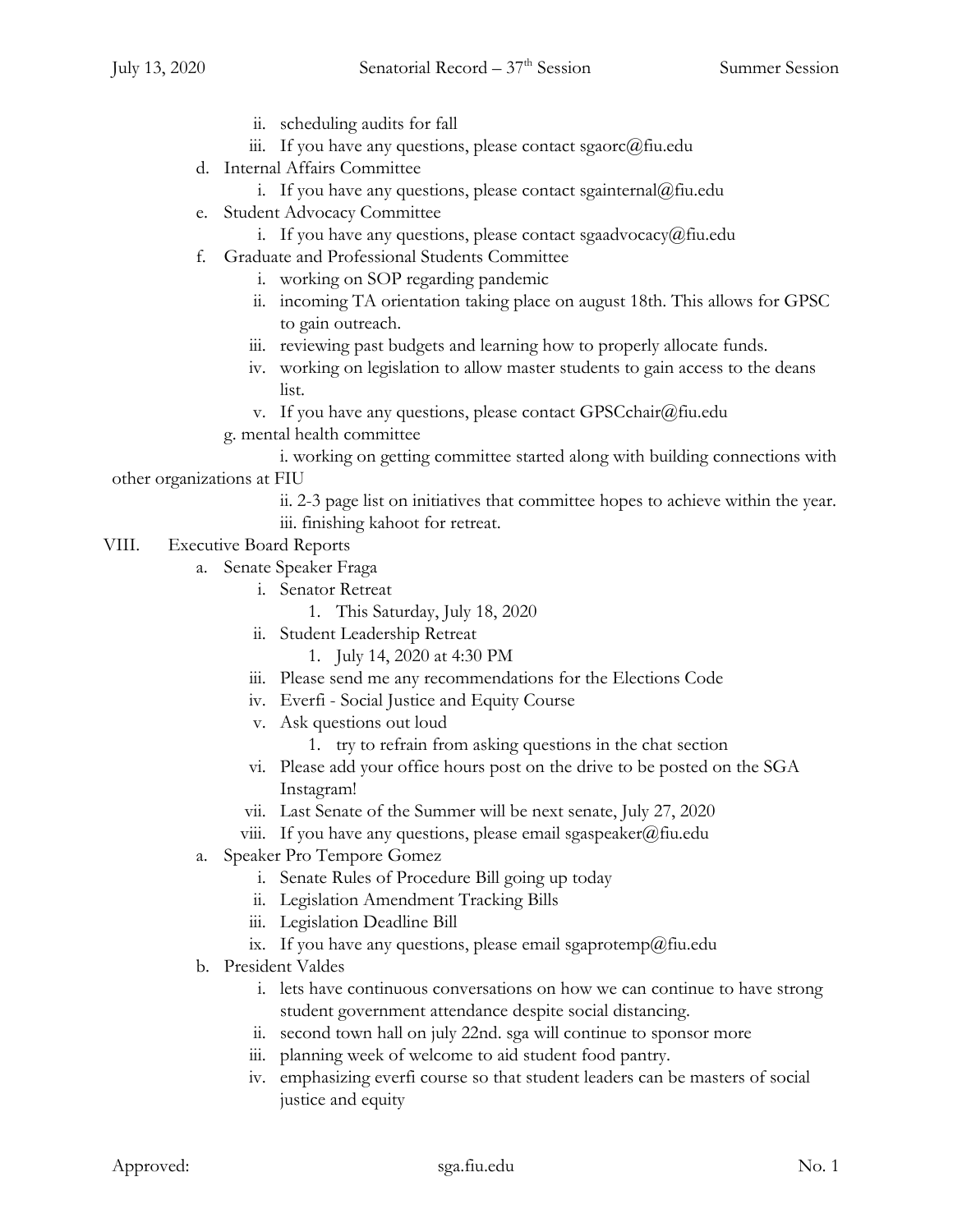- v. If you have any questions, please email sgapres $@$ fiu.edu
- c. Vice President Ibarria
	- i. today is last day to enter tiktok challenge! encouraging students to vote by mail.
	- ii. tomorrow SGA is taking over student engagement office
	- iii. If you have any questions, please email sgavp $\omega$ fiu.edu
- d. Comptroller Rubido
	- i. If you have any questions, please email sgacomp@fiu.edu
- e. Chief Justice De La Osa
	- i. If you have any questions, please email sgajud@fiu.edu
- IX. Special Orders
	- a. none
- X. Vetoed Legislation
	- a. none
- XI. Second Readings
	- a. SB 3703
		- i. speaker fraga moves to amend the sentence that says "summer semester excluded…" speaker pro temp gomez seconds. motion passes
		- ii. speaker pro temp gomez moves to enter 5 minute discussion. senator salzman seconds. motion passes.
		- iii. senator nunez moves to enter voting, senator ramirez seconds. motion passes
		- iv. speaker pro temp gomez moves to vote by unanimous consent. senator lugo seconds. bill passes
- XII. Unfinished Business
- XIII. New Business
	- a. SB 3704
		- i. senator lugo moves to end discussion period, senator nunez seconds.
		- ii. senator lugo moves to bypass second reading, senator nylander seconds. motion passes
		- iii. senator nunez moves to enter voting, senator lugo seconds.
		- iv. senator lugo moves to vote by unanimous consent, senator nylander seconds. bill passes
	- b. SB 3705
		- i. senator lugo moves to extend discussion by 2 minutes, senator nylander seconds. motion passes.
		- ii. senator nylander moves to bypass second reading. senator lugo seconds. motion passes.
		- iii. senator nylander moves to go into voting, senator lugo seconds. motion passes
		- iv. senator nylander moves to vote by unanimous consent, senator lugo seconds. bill passes
	- c. SB 3706
		- i. speaker pro temp gomez moves to extend discussion by 4 minutes. senator nunez seconds. motion passes.